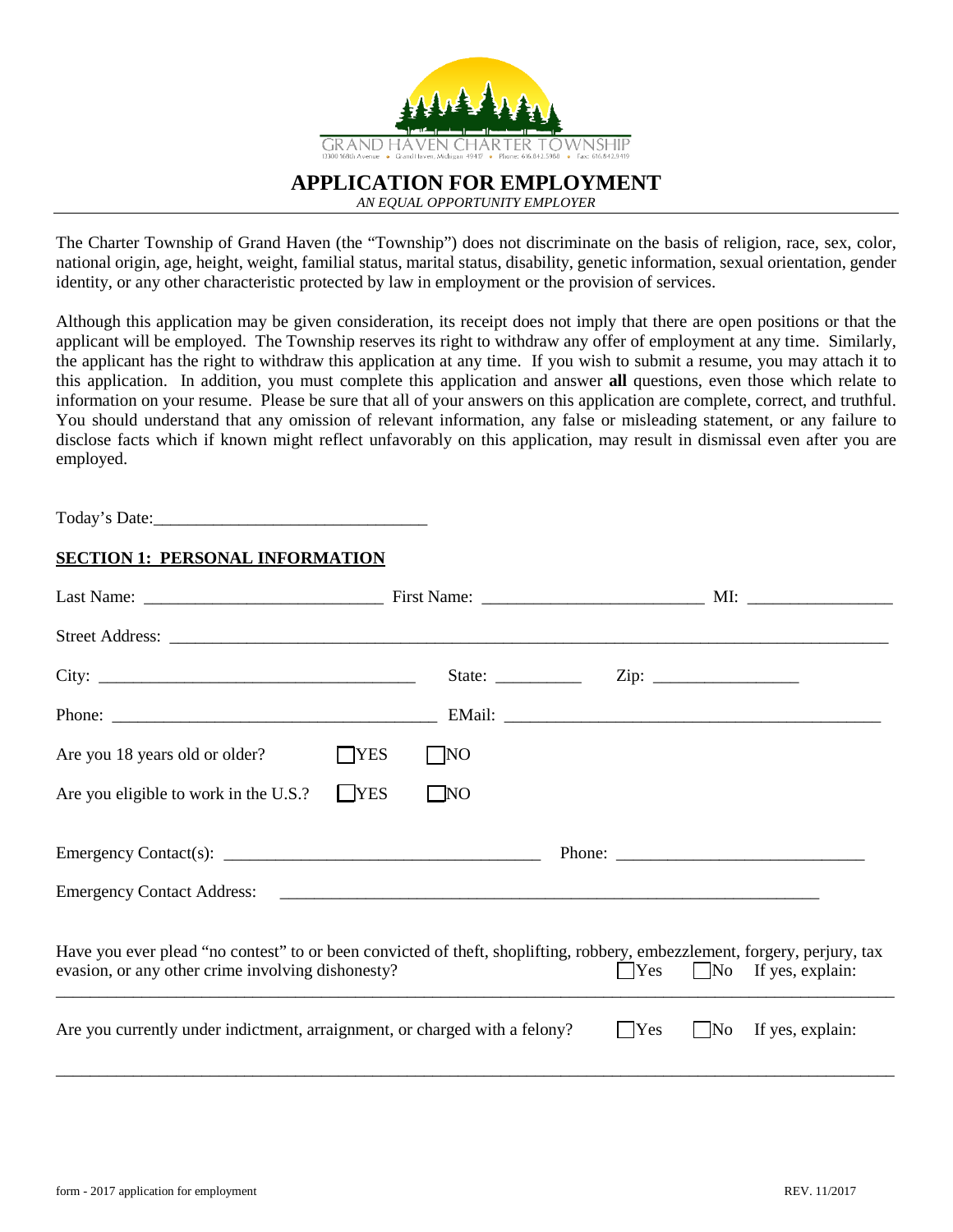#### **SECTION 2: EMPLOYMENT DESIRED**

| Date available to start:                                                           |  |
|------------------------------------------------------------------------------------|--|
| Type of work sought: Part-Time Full-Time Seasonal Internship                       |  |
| Have you ever applied to the Township before? $\Box$ Yes $\Box$ No When? $\Box$ Mo |  |
|                                                                                    |  |

# **SECTION 3: EDUCATION –** *Please complete, even if attaching a resume*

| <b>SCHOOL</b>                             | <b>NAME/LOCATION</b><br>OF SCHOOL | <b>NO YRS</b><br><b>COMPLETED</b> | <b>DID YOU</b><br><b>GRADUATE?</b>   | <b>MAJOR/DEGREE</b> |
|-------------------------------------------|-----------------------------------|-----------------------------------|--------------------------------------|---------------------|
| <b>High School</b>                        |                                   |                                   | Yes<br>$\n  No\n$                    |                     |
| <b>College</b>                            |                                   |                                   | Yes<br>$\overline{\text{No}}$        |                     |
| <b>Trade, Business</b><br>or Other School |                                   |                                   | $\bigcap$ Yes<br>$\overline{\rm No}$ |                     |

\_\_\_\_\_\_\_\_\_\_\_\_\_\_\_\_\_\_\_\_\_\_\_\_\_\_\_\_\_\_\_ \_\_\_\_\_\_\_\_\_\_\_\_\_\_\_\_\_\_\_\_\_\_\_\_\_\_\_\_\_\_\_\_\_ \_\_\_\_\_\_\_\_\_\_\_\_\_\_\_\_\_\_\_\_\_\_\_\_\_\_\_\_\_\_\_\_  $\_$  , and the set of the set of the set of the set of the set of the set of the set of the set of the set of the set of the set of the set of the set of the set of the set of the set of the set of the set of the set of th \_\_\_\_\_\_\_\_\_\_\_\_\_\_\_\_\_\_\_\_\_\_\_\_\_\_\_\_\_\_\_ \_\_\_\_\_\_\_\_\_\_\_\_\_\_\_\_\_\_\_\_\_\_\_\_\_\_\_\_\_\_\_\_\_ \_\_\_\_\_\_\_\_\_\_\_\_\_\_\_\_\_\_\_\_\_\_\_\_\_\_\_\_\_\_\_\_

\_\_\_\_\_\_\_\_\_\_\_\_\_\_\_\_\_\_\_\_\_\_\_\_\_\_\_\_\_\_\_\_\_\_\_\_\_\_\_\_\_\_\_\_\_\_\_\_\_\_\_\_\_\_\_\_\_\_\_\_\_\_\_\_\_\_\_\_\_\_\_\_\_\_\_\_\_\_\_\_\_\_\_\_\_\_\_\_\_\_\_\_\_\_\_\_\_\_ \_\_\_\_\_\_\_\_\_\_\_\_\_\_\_\_\_\_\_\_\_\_\_\_\_\_\_\_\_\_\_\_\_\_\_\_\_\_\_\_\_\_\_\_\_\_\_\_\_\_\_\_\_\_\_\_\_\_\_\_\_\_\_\_\_\_\_\_\_\_\_\_\_\_\_\_\_\_\_\_\_\_\_\_\_\_\_\_\_\_\_\_\_\_\_\_\_\_

List any computer software you are proficient with (i.e. Word, Excel, Access, PowerPoint, BSA, GIS):

List any special skills, licenses, certifications, or knowledge applicable to the position you are seeking:

Activities (Civic, Athletic, Etc) - *Exclude organizations, the name of which indicates the race, creed, sex age, marital status, genetic information, color or nation of origin of its members.* 

\_\_\_\_\_\_\_\_\_\_\_\_\_\_\_\_\_\_\_\_\_\_\_\_\_\_\_\_\_\_\_\_\_\_\_\_\_\_\_\_\_\_\_\_\_\_\_\_\_\_\_\_\_\_\_\_\_\_\_\_\_\_\_\_\_\_\_\_\_\_\_\_\_\_\_\_\_\_\_\_\_\_\_\_\_\_\_\_\_\_\_\_\_\_\_\_\_\_ \_\_\_\_\_\_\_\_\_\_\_\_\_\_\_\_\_\_\_\_\_\_\_\_\_\_\_\_\_\_\_\_\_\_\_\_\_\_\_\_\_\_\_\_\_\_\_\_\_\_\_\_\_\_\_\_\_\_\_\_\_\_\_\_\_\_\_\_\_\_\_\_\_\_\_\_\_\_\_\_\_\_\_\_\_\_\_\_\_\_\_\_\_\_\_\_\_\_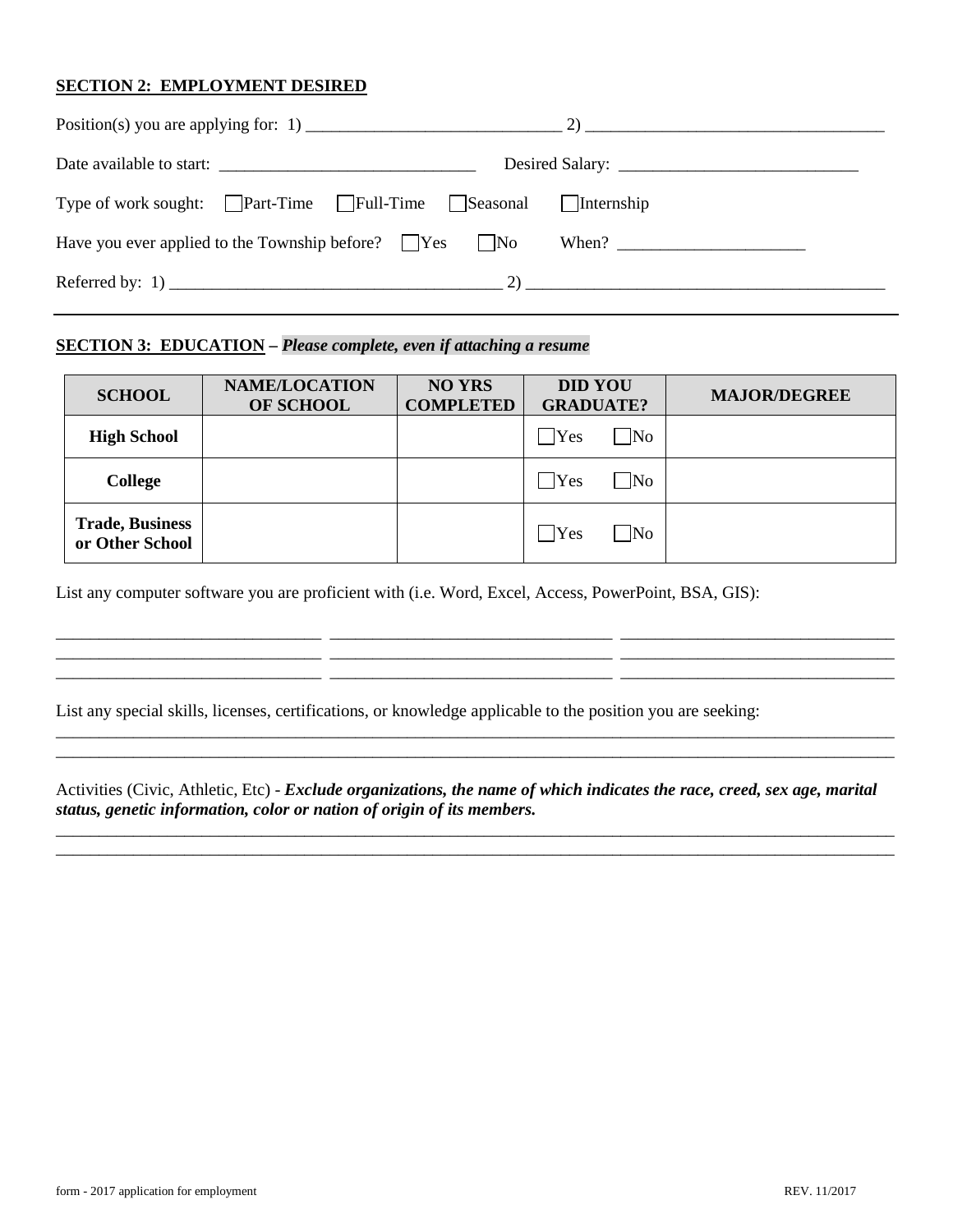### **SECTION 4: EMPLOYMENT AND EXPERIENCE –** *Please complete, even if attaching a resume.*

US Military service dates: \_\_\_\_\_\_\_\_\_\_\_\_\_\_\_\_\_\_ to \_\_\_\_\_\_\_\_\_\_\_\_\_\_\_\_\_\_\_ Rank: \_\_\_\_\_\_\_\_\_\_\_\_\_\_\_\_\_\_\_\_\_\_\_\_

| Present membership in National Guard or Reserves? | $\Box$ Yes | $\Box$ No |
|---------------------------------------------------|------------|-----------|
|---------------------------------------------------|------------|-----------|

Former Employers (List below last four employers, **starting with most recent**):

| Employer:                                                                               |            |                      | Date Started:              | Date Left:         | Reason for Leaving: |
|-----------------------------------------------------------------------------------------|------------|----------------------|----------------------------|--------------------|---------------------|
| Address:                                                                                |            | <b>Starting Pay:</b> | <b>Ending Pay:</b>         |                    |                     |
| City:                                                                                   | State/Zip: | Phone:               | Supervisor:                | Department:        |                     |
| Job Title(s):                                                                           |            |                      |                            |                    |                     |
| Your job responsibilities:                                                              |            |                      |                            |                    |                     |
| Are you presently employed?                                                             | Yes        |                      | No If yes, may we contact? | $\gamma$<br>No     |                     |
| Employer:                                                                               |            |                      | Date Started:              | Date Left:         | Reason for Leaving: |
| Address:                                                                                |            |                      | <b>Starting Pay:</b>       | <b>Ending Pay:</b> |                     |
| City:                                                                                   | State/Zip: | Phone:               | Supervisor:                | Department:        |                     |
| Job Title(s):                                                                           |            |                      |                            |                    |                     |
| Your job responsibilities:                                                              |            |                      |                            |                    |                     |
| Are you presently employed?                                                             | Yes        |                      | No If yes, may we contact? | Yes<br>No          |                     |
| Employer:                                                                               |            |                      | Date Started:              | Date Left:         | Reason for Leaving: |
| Address:                                                                                |            |                      | Starting Pay:              | <b>Ending Pay:</b> |                     |
| City:                                                                                   | State/Zip: | Phone:               | Supervisor:                | Department:        |                     |
| Job Title(s):                                                                           |            |                      |                            |                    |                     |
| Your job responsibilities:                                                              |            |                      |                            |                    |                     |
| Are you presently employed?<br>Yes<br>$\gamma$ res<br>]No<br>No If yes, may we contact? |            |                      |                            |                    |                     |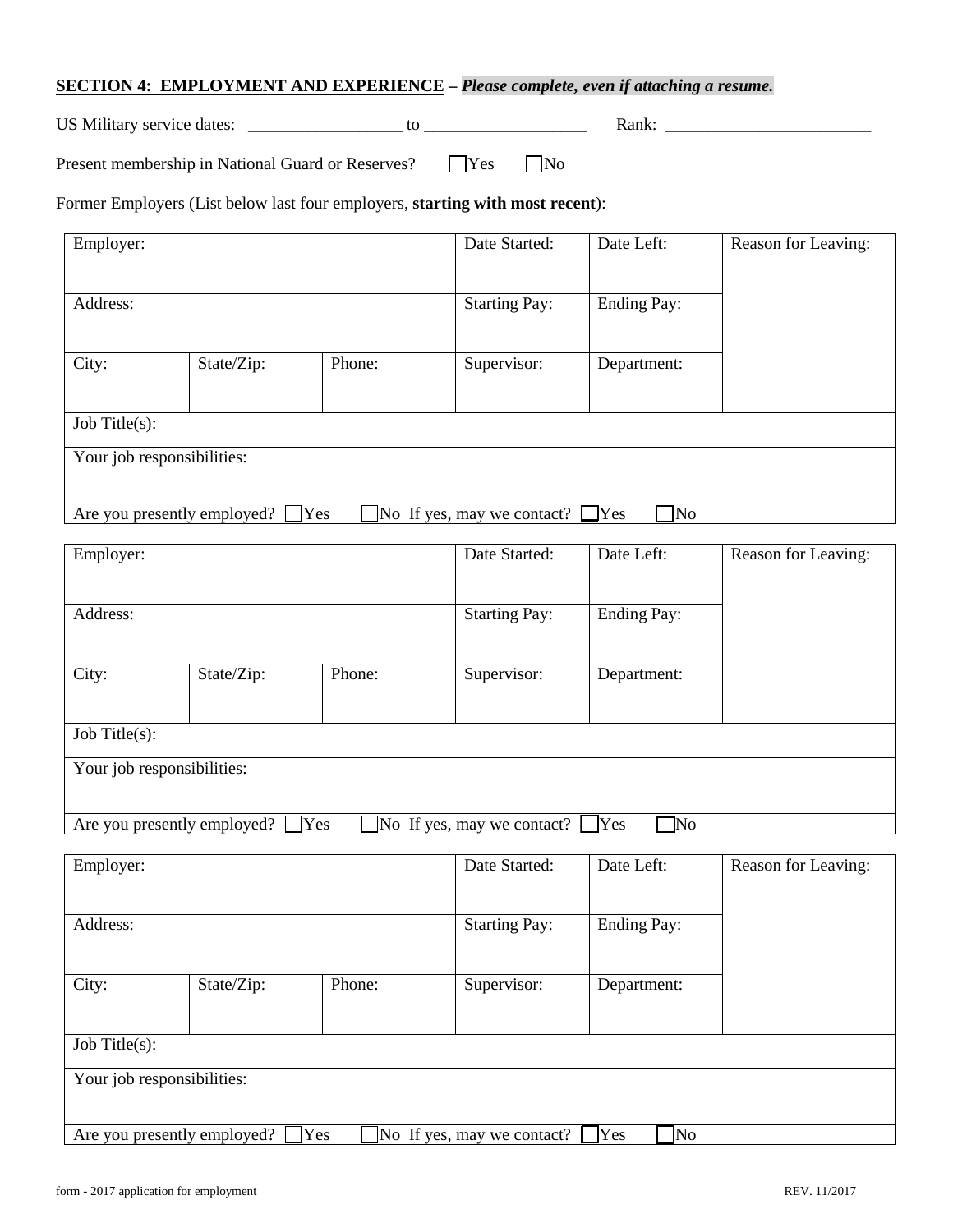| Employer:                  |                                                               |                                     | Date Started:              | Date Left:         | Reason for Leaving:                                                                                                   |
|----------------------------|---------------------------------------------------------------|-------------------------------------|----------------------------|--------------------|-----------------------------------------------------------------------------------------------------------------------|
| Address:                   |                                                               |                                     | <b>Starting Pay:</b>       | <b>Ending Pay:</b> |                                                                                                                       |
| City:                      | State/Zip:                                                    | Phone:                              | Supervisor:                | Department:        |                                                                                                                       |
| Job Title(s):              |                                                               |                                     |                            |                    |                                                                                                                       |
| Your job responsibilities: |                                                               |                                     |                            |                    |                                                                                                                       |
|                            | Are you presently employed?                                   | Yes                                 | No If yes, may we contact? | <b>Yes</b><br>No.  |                                                                                                                       |
| any job?                   | $ $ Yes                                                       | $\Box$ No If yes, what job and why? |                            |                    | Have you ever been fired, dismissed, asked to resign, resigned by mutual agreement, or otherwise been terminated from |
|                            |                                                               |                                     |                            |                    |                                                                                                                       |
|                            | May Grand Haven Charter Township contact these employers? Yes |                                     |                            | $\Box$ No          |                                                                                                                       |
|                            | Which of these jobs did you like the best?                    |                                     |                            |                    |                                                                                                                       |
|                            | What did you like most about this job?                        |                                     |                            |                    |                                                                                                                       |
|                            |                                                               |                                     |                            |                    |                                                                                                                       |

# **SECTION 5: REFERENCES**

Give names of **three work related references**, not related to you, whom you have known at least **one (1) year**. *Please complete all information.*

| <b>NAME</b> | <b>ADDRESS</b> | <b>PHONE#</b> | YEARS AQUAINTED /<br><b>RELATIONSHIP</b> |
|-------------|----------------|---------------|------------------------------------------|
|             |                |               |                                          |
|             |                |               |                                          |
|             |                |               |                                          |
|             |                |               |                                          |
|             |                |               |                                          |